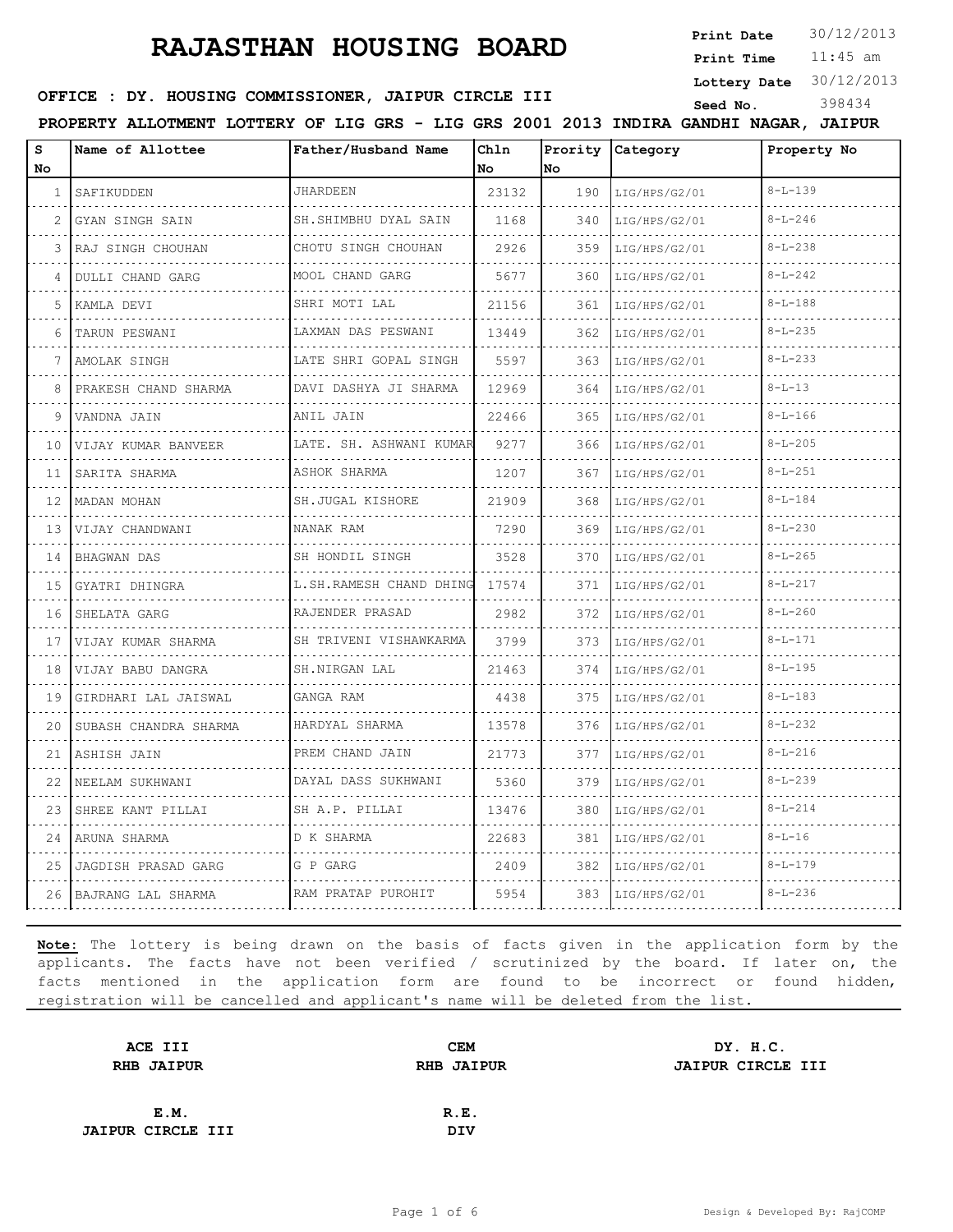**Print Date**  $30/12/2013$ 

11:45 am **Print Time**

**Lottery Date** 30/12/2013

#### **SEED OFFICE : DY. HOUSING COMMISSIONER, JAIPUR CIRCLE III** Seed No. 398434

**PROPERTY ALLOTMENT LOTTERY OF LIG GRS - LIG GRS 2001 2013 INDIRA GANDHI NAGAR, JAIPUR**

| s<br>No | Name of Allottee         | Father/Husband Name     | Chln<br>No | No  | Prority Category | Property No   |
|---------|--------------------------|-------------------------|------------|-----|------------------|---------------|
| 27      | VIDHADHAR                | PARYA LAL               | 19501      | 384 | LIG/HPS/G2/01    | $8 - L - 256$ |
| 28      | DEEN DAYAL PURI GOSWAMI  | L.SH.SHIVPURI GOSWAMI   | 13327      | 385 | LIG/HPS/G2/01    | $8 - L - 204$ |
| 29      | SUNITA AGGARWAL          | NARENDER AGGARWAL       | 1510       | 386 | LIG/HPS/G2/01    | $8 - L - 203$ |
| 30      | RAKESH PUROHIT           | .<br>SH DINESH PUROHIT  | 17697      | 387 | LIG/HPS/G2/01    | $8 - L - 200$ |
| 31      | MANISH KUMAR SINGH       | JANARDAN SINGH          | 8098       | 388 | LIG/HPS/G2/01    | $8 - L - 64$  |
| 32      | GIRIDHARI LAL SHARMA     | SITA RAM SHARMA         | 18005      | 390 | LIG/HPS/G2/01    | $8 - L - 231$ |
| 33      | RITU SHARMA              | .<br>GHAN SHYAM GARG    | 652        | 391 | LIG/HPS/G2/01    | $8 - L - 140$ |
| 34      | PARSHOTAN DAS BAGWANI    | NARAYAN DAS BHAGWANI    | 13572      | 392 | LIG/HPS/G2/01    | $8 - L - 62$  |
| 35      | RANJNA SHARMA            | KAILASH SHARMA          | 6016       | 393 | LIG/HPS/G2/01    | $8 - L - 145$ |
| 36      | RAJ SHRI GARG            | .<br>ANAND KUMAR GARG   | 23614      | 394 | LIG/HPS/G2/01    | $8 - L - 167$ |
| 37      | KAILASH CHAND GUPTA      | MOOL CHAND GUPTA        | 11824      | 396 | LIG/HPS/G2/01    | $8 - L - 266$ |
| 38      | GIRIJA SHANKAR BHATNAGAR | SH PREM NARAYAN BHATNAG | 17953      | 397 | LIG/HPS/G2/01    | $8 - L - 227$ |
| 39      | SHASHI GUPTA             | .<br>SHRI J.K.GUPTA     | 2930       | 398 | LIG/HPS/G2/01    | $8 - L - 181$ |
| 40      | NARESH KUMAR SACHDEVA    | HUKUM CHAND SACHDEVA    | 12131      | 399 | LIG/HPS/G2/01    | $8 - L - 211$ |
| 41      | SHYAM BIHARI SHARMA      | SHRI KALYAN SAHAI SHARM | 92.92      | 401 | LIG/HPS/G2/01    | $8 - L - 191$ |
| 42      | RAM KISHAN GUPTA         | MOHOAN LAL GUPTA        | 22119      | 403 | LIG/HPS/G2/01    | $8 - L - 180$ |
| 43      | AKTA PAREEK              | SH NAWAL KISHOR PAREEK  | 7750       | 404 | LIG/HPS/G2/01    | $8 - L - 23$  |
| 44      | UMA SAXENA               | SH GOPAL BABU SAXENA    | 485        | 405 | LIG/HPS/G2/01    | $8 - L - 198$ |
| 45      | SEELA GARG               | .<br>ASHOK GARG         | 22684      | 406 | LIG/HPS/G2/01    | $8 - L - 228$ |
| 46      | AHEMAD HUSSAIN           | RAM JANI                | 22319      | 410 | LIG/HPS/G2/01    | $8 - L - 192$ |
| 47      | AJAY KHOSLA              | J.K.KHOSLA              | 9053       | 411 | LIG/HPS/G2/01    | $8 - L - 14$  |
| 48      | NAFIS AHMED              | SH.GHISSA OURESHI       | 7334       | 412 | LIG/HPS/G2/01    | $8 - L - 12$  |
| 49      | ABHAY JAIN               | CHIRANJI LAL BAKLIWAL   | 23467      | 413 | LIG/HPS/G2/01    | $8 - L - 245$ |
| 50      | ALOK RAWAT               | SHANKAR LAL RAWAT<br>.  | 5157       | 414 | LIG/HPS/G2/01    | $8 - L - 259$ |
| 51      | KAVITA SHEWANI           | SHANKER SHEWANI         | 18011      | 415 | LIG/HPS/G2/01    | $8 - L - 147$ |
| 52      | DEEPAK SONI              | SHANKAR LAL SONI        | 7785       | 416 | LIG/HPS/G2/01    | $8 - L - 60$  |

| ACE III                  | <b>CEM</b>        | DY. H.C.          |
|--------------------------|-------------------|-------------------|
| <b>RHB JAIPUR</b>        | <b>RHB JAIPUR</b> | JAIPUR CIRCLE III |
|                          |                   |                   |
| E.M.                     | R.E.              |                   |
| <b>JAIPUR CIRCLE III</b> | <b>DIV</b>        |                   |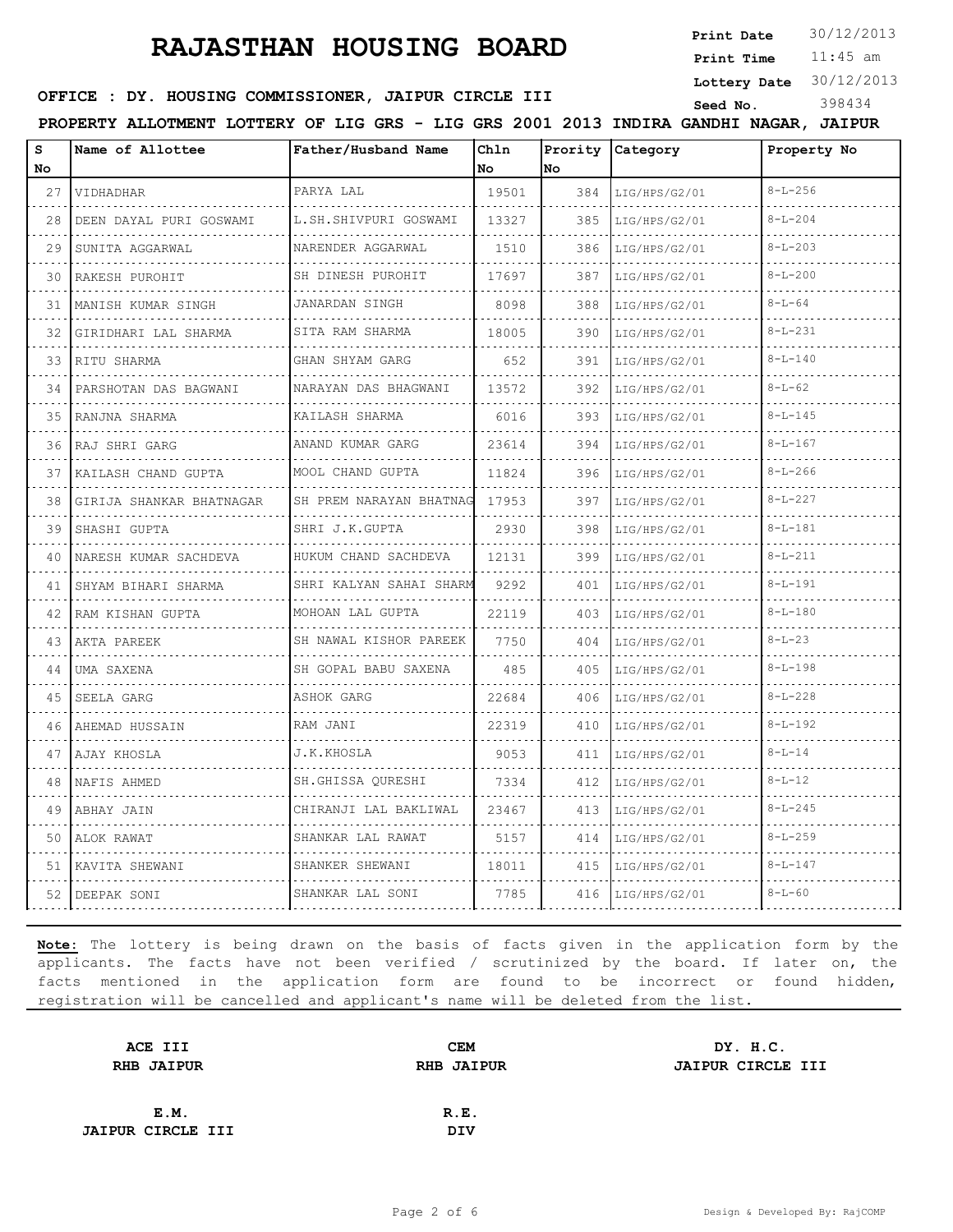# **RAJASTHAN HOUSING BOARD** Print Date 30/12/2013

**Print Date**

11:45 am **Print Time**

**Lottery Date** 30/12/2013

#### **SEED OFFICE : DY. HOUSING COMMISSIONER, JAIPUR CIRCLE III** Seed No. 398434

**PROPERTY ALLOTMENT LOTTERY OF LIG GRS - LIG GRS 2001 2013 INDIRA GANDHI NAGAR, JAIPUR**

**S** Name of Allottee **Chln Name of Allottee Father/Husband Name Prority Category Property No No No No** 53 USH DEVI SH GOPAL JAISWAL 10290 417 LIG/HPS/G2/01 8-L-177 . . . . . . . . . . . . . . . . . . . . 54 KISHOR KUMAR SHARMA MURLI DHAR SHARMA 13520 418 LIG/HPS/G2/01 8-L-178 55 GARIMA DADHICH SHRI D.N. SHARMA 13505 419 LIG/HPS/G2/01 8-L-24 56 SUNITA TAMOLI NEMICHAND TAMOLI 370 420 LIG/HPS/G2/01 8-L-250 . . . . . . . . . . . . . . . . . . . . . . . . . . . . . . . . . . . 57 DEVA NAND ASNANI TOPAN DASS 8003 421 LIG/HPS/G2/01 8-L-21  $\sim$   $\sim$   $\sim$ . . . . . . . . . . . . . . . . . . . . . . . . . . . . . . . . . . . . . . . . 58 OM PRAKASH SONI HANUMAN PRASAD SONI 6472 422 LIG/HPS/G2/01 8-L-262 . . . . . . . . . . . . . . . . . . . . . . . . . . . . . . . . . . . . . . . . . . . . . . . . 59 KAMAL SINGH CHAUHAN SH MAKKAR SINGH CHAUHAN 19482 423 LIG/HPS/G2/01 8-L-209 . . . . . . . . . . . . . . . 60 VINOD SHARMA SATYANARAYAN SHARMAM 11866 424 LIG/HPS/G2/01 8-L-142 61 NANAK RAM MOOL CHAND 5697 425 LIG/HPS/G2/01 8-L-208 62 RAJENDAR KUMAR TANWAR SH RAM LAL TANWAR 18457 11 LIG/ORS/G4/01 8-L-193 63 RAM SINGH BANIWAL SH.BHANWAR LAL BANIWAL 18458 12 LIG/ORS/G4/01 8-L-176 a a c . . . . . . . . .  $\sim$   $\sim$   $\sim$ 64 RAVTI LAL BAGDI SH.DURGA LAL BAGDI 8360 13 LIG/ORS/G4/01 8-L-165 . . . . . . . . . . . . . . . . . . . . . . . . . .  $\sim$   $\sim$   $\sim$ . . . . . . . . . . . . . 65 NATHU RAM MAHARDA L.SH.KHEMA RAM 21302 14 LIG/ORS/G4/01 8-L-169 . . . . . . . . . . . . . . . . 66 GIRIRAJ PRASAD BEHARI LAL 12923 15 LIG/ORS/G4/01 8-L-27 67 BHAWANI SINGH BHANWAR LAL TANK 1042 16 LIG/ORS/G4/01 8-L-26 68 RAJENDRA KUMAR BANWARI LAL 11760 17 LIG/ORS/G4/01 8-L-224 . . . . . . . . . . . . . . . . . . . . . . . . . . . . . . . . . . . . . . . . . . . 69 MAHENDRA SINGH SH.SATYA PAL SINGH 453 18 LIG/ORS/G4/01 8-L-187  $\sim 100$ . . . . . . . . . . . . . . . . . . . . . . . . . . . . .  $\sim 100$ . . . . . . . . . . 70 MOHAN SINGH BAIRWA LT SH RAMDHAN 13325 19 LIG/ORS/G4/01 8-L-136 . . . . . . . . . . . . . . . . . . . . . . . . . . . . . . . . . . . . . . . . . . . . . . . . . . 71 KRISHNA SURELA MUNSHI RAM 22958 20 LIG/ORS/G4/01 8-L-144 . . . . . . . . . . . . . . . . . . . . . . . . . . . . . . . . . . . . . . . . . . . . . . 72 HARI OM BHERU LAL 21829 21 LIG/ORS/G4/01 8-L-19 73 KAJOR MAL SOHAN LAL 17110 50 LIG/HPS/G4/01 8-L-61 74 GOPI CHAND UDENIYA HARI NARAIN UDENIYA 16818 52 LIG/HPS/G4/01 8-L-173 111 . . . . . . . . . . . . . . . . . . . . . . . . 75 RAKESH KUMAR KARDAM RAM DAYAL KARDAM 22921 53 LIG/HPS/G4/01 8-L-202 . . . . . . . . . . . . . . . . . . . . . . . . . . . . . . . . . . . . . . . . 76 JAGDISS PRASAD GANGA RAM 3762 54 LIG/HPS/G4/01 8-L-219  $\sim$ . . . . . . . . . . . . . . . . . . . . 77 SATYANDRA NAKWAL KALASH CHAND 23204 55 LIG/HPS/G4/01 8-L-210  $\sim$ . . . . . . . . . . . . . . . . . . . . 78 KAILASH CHAND RANGER MANNA RAM 15804 56 LIG/HPS/G4/01 8-L-33

| ACE III                  | <b>CEM</b>        | DY. H.C.          |
|--------------------------|-------------------|-------------------|
| <b>RHB JAIPUR</b>        | <b>RHB JAIPUR</b> | JAIPUR CIRCLE III |
|                          |                   |                   |
| E.M.                     | R.E.              |                   |
| <b>JAIPUR CIRCLE III</b> | <b>DIV</b>        |                   |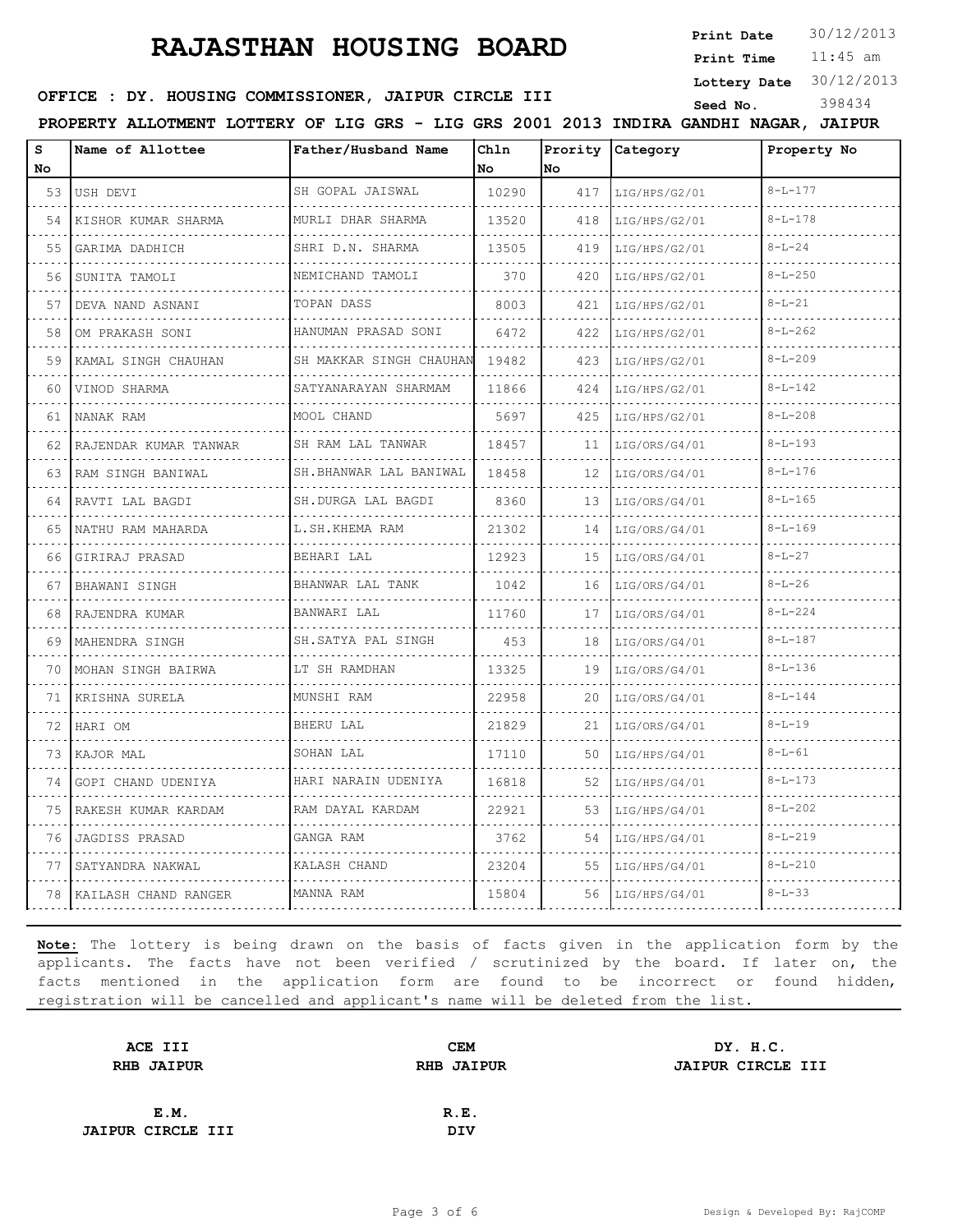**Print Date**  $30/12/2013$ 

11:45 am **Print Time**

**Lottery Date** 30/12/2013

#### **SEED OFFICE : DY. HOUSING COMMISSIONER, JAIPUR CIRCLE III** Seed No. 398434

**PROPERTY ALLOTMENT LOTTERY OF LIG GRS - LIG GRS 2001 2013 INDIRA GANDHI NAGAR, JAIPUR**

| S<br>No                            | Name of Allottee        | Father/Husband Name      | Chln<br>No | Prority<br>No | Category           | Property No   |
|------------------------------------|-------------------------|--------------------------|------------|---------------|--------------------|---------------|
| 79                                 | NATHI DEVI              | CHET RAM MAHAWAR         | 15355      | 57            | LIG/HPS/G4/01      | $8 - L - 220$ |
| 80                                 | .<br>HAZARI LAL VERMA   | PANCHU LAL               | 3928       | 58            | .<br>LIG/HPS/G4/01 | $8 - L - 186$ |
| 81                                 | ANIL KUMAR TABODIYA     | SUKHRAM TABODIYA         | 2631       | 59            | LIG/HPS/G4/01      | $8 - L - 175$ |
| 82                                 | SURENDAR KUMAR SANKHALA | LT SH BANWARI LAL SANKH  | 21637      | 60            | LIG/HPS/G4/01      | $8 - L - 163$ |
| 83                                 | RUPENDRA KUMAR ARYA     | SH. BIKHA RAM ARYA       | 5615       | 61            | LIG/HPS/G4/01      | $8 - L - 189$ |
| 84                                 | RAMVEER SINGH           | SADHU RAM                | 7741       | 62            | LIG/HPS/G4/01      | $8 - L - 164$ |
| 85                                 | NARAYANI DEVI TANWAR    | LAL CHAND TANWAR<br>.    | 9214       | 63            | LIG/HPS/G4/01      | $8 - L - 206$ |
| 86                                 | PRAKASH CHAND DEEGWAL   | LT. SH PARAS RAM DEEGWA  | 1030       | 65            | LIG/HPS/G4/01      | $8 - L - 223$ |
| 87                                 | RAM BHAROSI             | SH. NAND RAM             | 14577      | 66            | LIG/HPS/G4/01      | $8 - L - 213$ |
| 88                                 | <b>GULAB CHAND</b>      | HARI NARAYAN             | 22913      | 67            | LIG/HPS/G4/01      | $8 - L - 215$ |
| 89                                 | NORAT MAL SAMERIYA      | MOHAN LAL SAMERIYA<br>.  | 22129      | 68            | LIG/HPS/G4/01      | $8 - L - 32$  |
| 90                                 | SURESH KHADAKWAL        | MANGI LAL KHANDAKWAL     | 23362      | 69            | LIG/HPS/G4/01      | $8 - L - 252$ |
| 91                                 | SANJAY VERMA            | SH.OM PRAKASH VERMA<br>. | 13024      | 71            | LIG/HPS/G4/01      | $8 - L - 196$ |
| 92                                 | RAMESH CHAND HALDIA     | KALU RAM HALDIA          | 1097       | 72            | LIG/HPS/G4/01      | $8 - L - 62A$ |
| 93                                 | RAJBEER SHANKVAR        | SH.TODAR MAL             | 645        | 74            | LIG/HPS/G4/01      | $8 - L - 141$ |
| 94                                 | BHAGWATI DEVI           | SH. JEGDISH PRASAD METH  | 16689      | 75            | LIG/HPS/G4/01      | $8 - L - 17$  |
| 95                                 | KAILASH CHAND BAIRWA    | L.SH.SUKH PAL BAIRWA     | 2114       | 76            | LIG/HPS/G4/01      | $8 - L - 255$ |
| 96                                 | SEEMA                   | JAMNA LAL                | 21960      | 77            | LIG/HPS/G4/01      | $8 - L - 258$ |
| 97                                 | GOPAL KRISHNA           | HIRA LAL                 | 23642      | 78            | LIG/HPS/G4/01      | $8 - L - 243$ |
| 98                                 | SITA RAM                | BHERU LAL JI             | 21830      | 79            | LIG/HPS/G4/01      | $8 - L - 241$ |
| 99                                 | HEERA LAL MALINDHA      | SH BHERU PD              | 8315       | 80            | LIG/HPS/G4/01      | $8 - L - 138$ |
| 100                                | RATAN LAL VERMA         | L.SH.RAM DHAN JI VERMA   | 7981       | 83            | LIG/HPS/G4/01      | $8 - L - 170$ |
| $\sim$ $\sim$ $\sim$ $\sim$<br>101 | KALYAN SAHAY            | LT. KANHAIHA LAL VERMA   | 22000      | 85            | LIG/HPS/G4/01      | $8 - L - 240$ |
| 102                                | RAMESH KUMAR            | <b>DULI CHAND</b>        | 14775      | 86            | LIG/HPS/G4/01      | $8 - L - 146$ |
| 103                                | AJEET KUMAR             | SH.RAMJI LAL             | 21624      | 87            | LIG/HPS/G4/01      | $8 - L - 22$  |
| 104                                | GIRIRAJ KUMAR BAIRWA    | LAXMI NARAYAN BAIRWA     | 2840       | 88            | LIG/HPS/G4/01      | $8 - L - 29$  |

| ACE III                  | <b>CEM</b> | DY. H.C.                  |
|--------------------------|------------|---------------------------|
| <b>RHB JAIPUR</b>        |            | JAIPUR CIRCLE III         |
|                          |            |                           |
| E.M.                     |            |                           |
| <b>JAIPUR CIRCLE III</b> | <b>DIV</b> |                           |
|                          |            | <b>RHB JAIPUR</b><br>R.E. |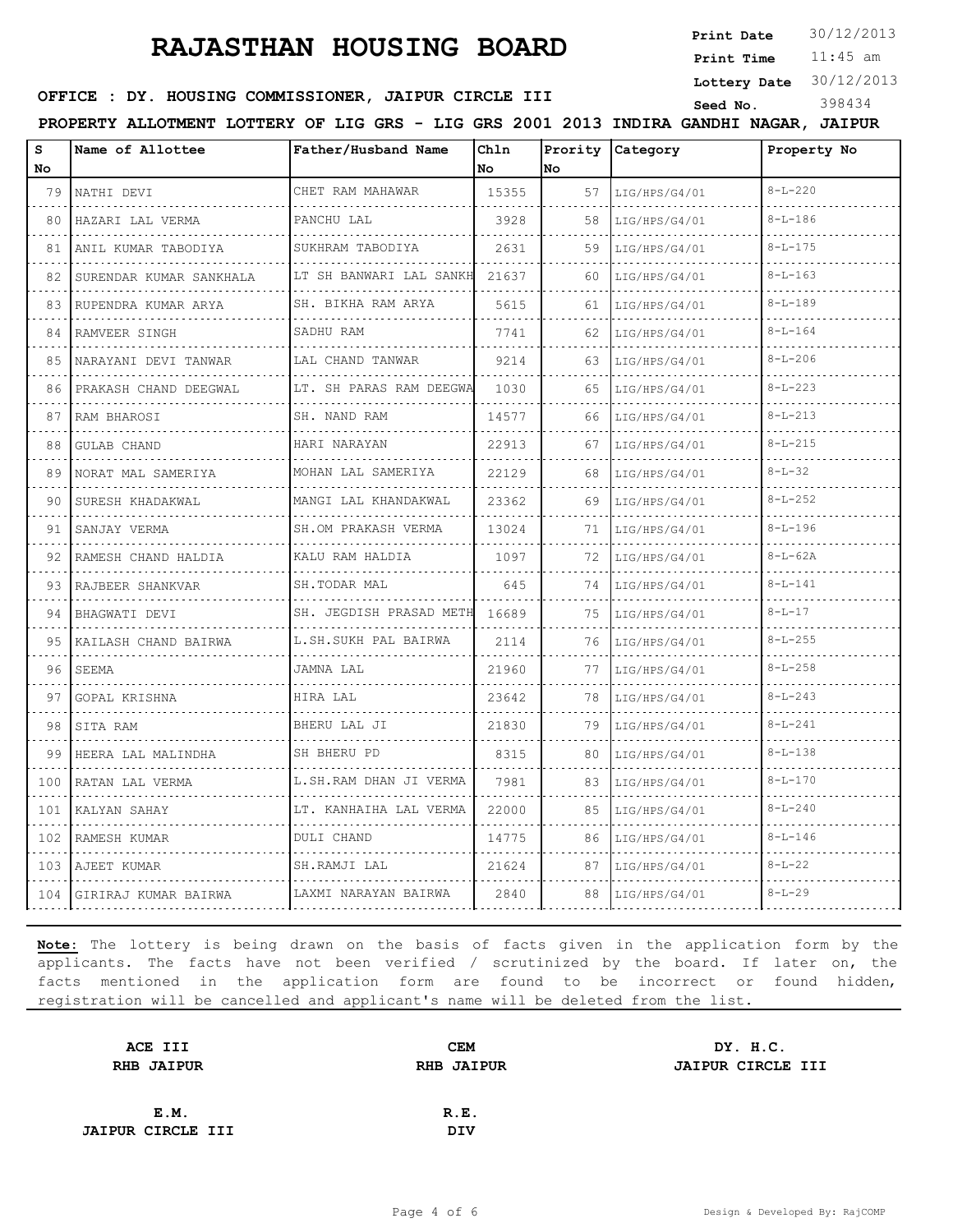**Print Date**  $30/12/2013$ 

11:45 am **Print Time**

**Lottery Date** 30/12/2013

#### **OFFICE : DY. HOUSING COMMISSIONER, JAIPUR CIRCLE III** Seed No. 398434

**PROPERTY ALLOTMENT LOTTERY OF LIG GRS - LIG GRS 2001 2013 INDIRA GANDHI NAGAR, JAIPUR**

| S<br>No | Name of Allottee    | Father/Husband Name     | Chln<br>No | Prority<br>lNo. | Category      | Property No   |
|---------|---------------------|-------------------------|------------|-----------------|---------------|---------------|
| 105     | MANOJ MAHARIA<br>.  | SARDAR RAM MAHARIA<br>. | 4687       | 89              | LIG/HPS/G4/01 | $8 - L - 15$  |
| 106     | KHAIRATI LAL        | SH CHHOTE LAL           | 18669      | 90              | LIG/HPS/G4/01 | $8 - L - 59$  |
| 107     | LALA RAM            | MOOL CHAND              | 4180       | 91              | LIG/HPS/G4/01 | $8 - L - 257$ |
| 108     | BHOOPENDER KUMAR    | SH. MOHAN LAL           | 21227      | 92              | LIG/HPS/G4/01 | $8 - L - 226$ |
| 109     | RAM JI LAL RAGER    | SH. SOHAN LAL RAGER     | 15737      | 93              | LIG/HPS/G4/01 | $8 - L - 20$  |
| 110     | RAM KISHAN          | SH.SHANTI LAL           | 1064       | 94              | LIG/HPS/G4/01 | $8 - L - 264$ |
| 111     | RAMDHAN BUNKER<br>. | ROOPNARIYAN BUNKER      | 16406      | 95              | LIG/HPS/G4/01 | $8 - L - 31$  |
| 112     | UTTAM KUMAR TAWAR   | LALA RAM TAWAR          | 9213       | 96              | LIG/HPS/G4/01 | $8 - L - 253$ |
| 113     | BADI LAL            | KALU RAM                | 524        | 98              | LIG/HPS/G4/01 | $8 - L - 168$ |
| 114     | SANTOSH KUMAR       | <b>RANJEET</b>          | 20996      | 99              | LIG/HPS/G4/01 | $8 - L - 174$ |
| 115     | RAM PRAKASH         | SH.SANVERAY SINGH       | 20663      | 101             | LIG/HPS/G4/01 | $8 - L - 190$ |
| 116     | LALIT VERMA         | SH.RAJESH KUMAR VERMA   | 3200       | 102             | LIG/HPS/G4/01 | $8 - L - 63$  |
| 117     | VIMLA KANKHADIYA    | SH. KASTUR CHAND        | 6344       | 103             | LIG/HPS/G4/01 | $8 - L - 261$ |
| 118     | NARENDRA KUMAR      | PANCHU RAM              | 11658      | 106             | LIG/HPS/G4/01 | $8 - L - 25$  |
| 119     | RAJ RANI KOLI       | LT. JAI NARAYAN KOLI    | 18452      | 108             | LIG/HPS/G4/01 | $8 - L - 199$ |
| 120     | BABU LAL            | SH CHOTHU RAM<br>.      | 4834       | 109             | LIG/HPS/G4/01 | $8 - L - 254$ |
| 121     | SONU KUMAR          | CHANDA LAL              | 16452      | 110             | LIG/HPS/G4/01 | $8 - L - 201$ |
| 122     | RAJ KUMAR           | MUNNA LAL               | 598        | 111             | LIG/HPS/G4/01 | $8 - L - 194$ |
| 123     | BHAGWAN DAS         | RAM SHYAI               | 13908      | 112             | LIG/HPS/G4/01 | $8 - L - 34$  |
| 124     | BHANVER LAL CHOUHAN | HANSAJI CHOUHAN         | 18607      | 114             | LIG/HPS/G4/01 | $8 - L - 237$ |
| 125     | PINKI DEVI          | MURLI BIWAL             | 13654      | 116             | LIG/HPS/G4/01 | $8 - L - 18$  |
| 126     | <b>GOTAM NAKWAL</b> | BABU LAL NAKWAL         | 3913       | 117             | LIG/HPS/G4/01 | $8 - L - 212$ |
| 127     | BABU LAL BAIRWA     | SUKH DEV BAIRWA         | 6885       | 118             | LIG/HPS/G4/01 | $8 - L - 207$ |
| 128     | PRAHLAD RAI VERMA   | MOHAN LAL VERMA         | 12476      | 119             | LIG/HPS/G4/01 | $8 - L - 185$ |
| 129     | GEETA DEVI          | L.N.BAIRWA              | 23434      | 120             | LIG/HPS/G4/01 | $8 - L - 182$ |
| 130     | KUNDAN MAL PAREVA   | SH. L.N. PAREVA         | 14386      | 122             | LIG/HPS/G4/01 | $8 - L - 225$ |

| ACE III                  | <b>CEM</b> | DY. H.C.                  |
|--------------------------|------------|---------------------------|
| <b>RHB JAIPUR</b>        |            | JAIPUR CIRCLE III         |
|                          |            |                           |
| E.M.                     |            |                           |
| <b>JAIPUR CIRCLE III</b> | <b>DIV</b> |                           |
|                          |            | <b>RHB JAIPUR</b><br>R.E. |